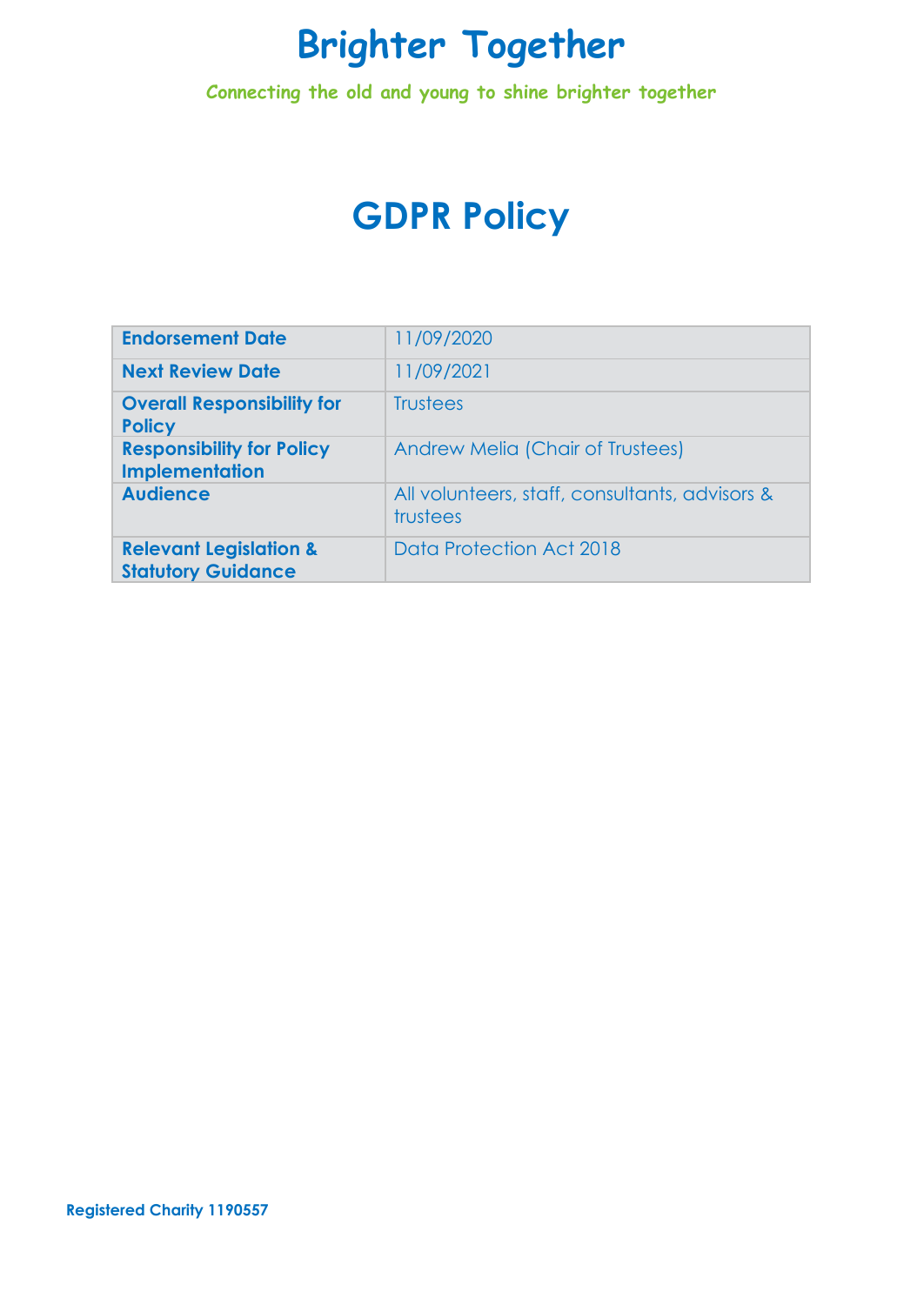**Connecting the old and young to shine brighter together**

## Purpose

This policy sets out how we seek to protect personal data and ensure that staff and volunteers understand the principles governing their use of personal data to which they have access in the course of their work. It also sets out how we seek to comply with General Data Protection Regulations (GDPR).

## **Definitions**

| Charity                       | means Brighter Together, a registered charity (1190557).                                                                                                                                                                                                                                                                                                                                                                                                      |
|-------------------------------|---------------------------------------------------------------------------------------------------------------------------------------------------------------------------------------------------------------------------------------------------------------------------------------------------------------------------------------------------------------------------------------------------------------------------------------------------------------|
| <b>GDPR</b>                   | means the General Data Protection Regulation.                                                                                                                                                                                                                                                                                                                                                                                                                 |
| Responsible<br>Person         | means Polly van Marken.                                                                                                                                                                                                                                                                                                                                                                                                                                       |
| Register of<br><b>Systems</b> | means a register of all systems or contexts in which personal data is<br>processed by the Charity.                                                                                                                                                                                                                                                                                                                                                            |
| Controller                    | A controller determines the purposes and means of processing personal<br>data.                                                                                                                                                                                                                                                                                                                                                                                |
| Processor                     | A <b>processor</b> is responsible for processing personal data on behalf of a<br>controller.                                                                                                                                                                                                                                                                                                                                                                  |
| <b>Personal Data</b>          | <b>Personal data</b> means any information relating to an identifiable person who<br>can be directly or indirectly identified in particular by reference to an<br>identifier. This definition provides for a wide range of personal identifiers to<br>constitute personal data, including name, identification number, location<br>data or online identifier, reflecting changes in technology and the way<br>organisations collect information about people. |

The GDPR applies to both automated personal data and to manual filing systems where personal data are accessible according to specific criteria. This could include chronologically ordered sets of manual records containing personal data.

### Scope

This policy applies to all staff and volunteers involved in processing data. You must be familiar with this policy and comply with its terms. This policy supplements our other policies relating to internet and email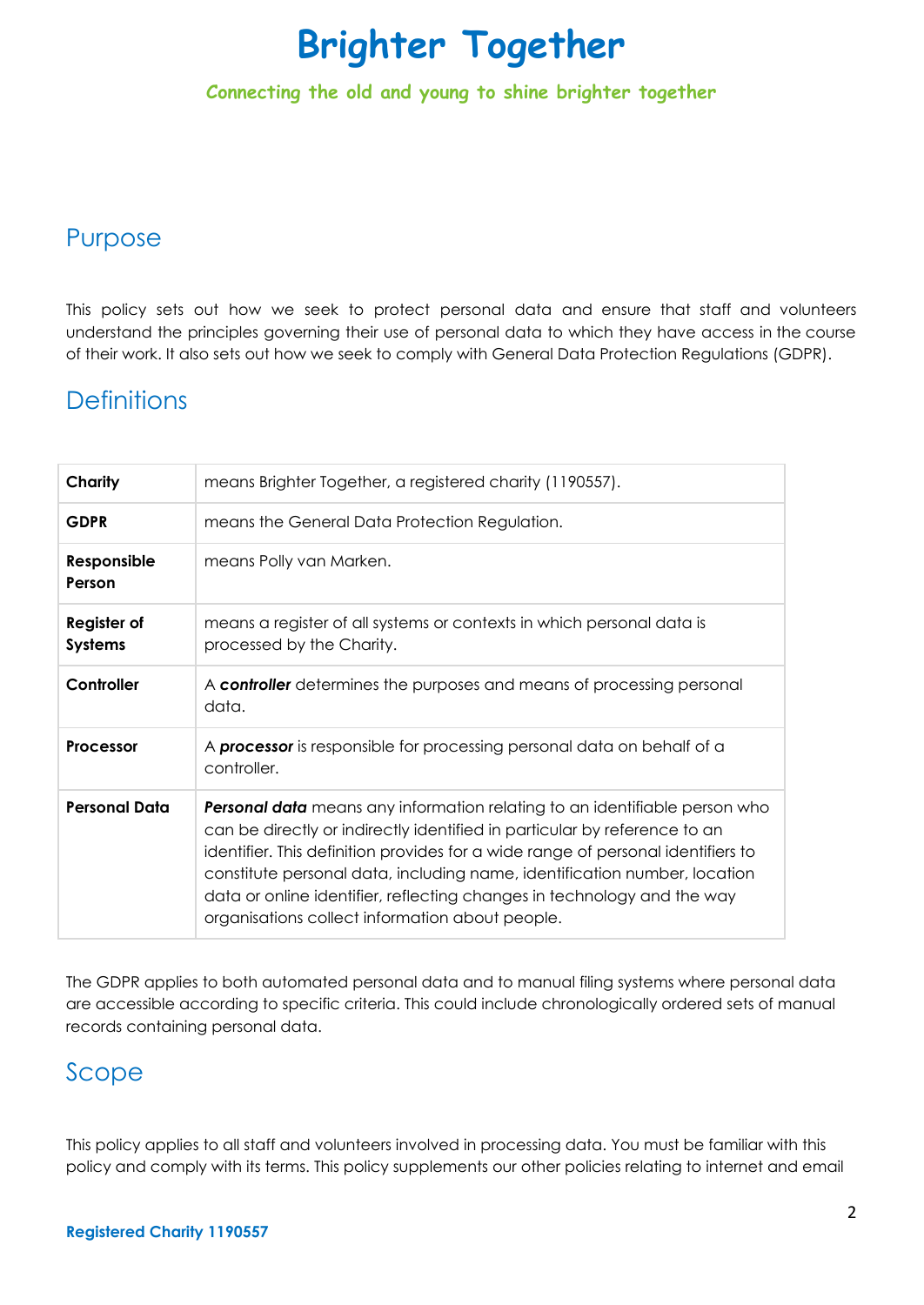### **Connecting the old and young to shine brighter together**

use. We may supplement or amend this policy by additional policies and guidelines from time to time. Any new or modified policy will be circulated to staff before being adopted.

# Data Protection Principles

The Charity is committed to processing data in accordance with its responsibilities under the GDPR.

Article 5 of the GDPR requires that personal data shall be:

- a. processed lawfully, fairly and in a transparent manner in relation to individuals;
- b. collected for specified, explicit and legitimate purposes and not further processed in a manner that is incompatible with those purposes; further processing for archiving purposes in the public interest, scientific or historical research purposes or statistical purposes shall not be considered to be incompatible with the initial purposes;
- c. adequate, relevant and limited to what is necessary in relation to the purposes for which they are processed;
- d. accurate and, where necessary, kept up to date; every reasonable step must be taken to ensure that personal data that are inaccurate, having regard to the purposes for which they are processed, are erased or rectified without delay;
- e. kept in a form which permits identification of data subjects for no longer than is necessary for the purposes for which the personal data are processed; personal data may be stored for longer periods insofar as the personal data will be processed solely for archiving purposes in the public interest, scientific or historical research purposes or statistical purposes subject to implementation of the appropriate technical and organisational measures required by the GDPR in order to safeguard the rights and freedoms of individuals; and
- f. processed in a manner that ensures appropriate security of the personal data, including protection against unauthorised or unlawful processing and against accidental loss, destruction or damage, using appropriate technical or organisational measures."

# General provisions

- a. This policy applies to all personal data processed by the Charity.
- b. The Responsible Person shall take responsibility for the Charity's ongoing compliance with this policy.
- c. This policy shall be reviewed at least annually.

# Lawful, fair and transparent processing

- a. To ensure its processing of data is lawful, fair and transparent, the Charity shall maintain a Register of Systems.
- b. The Register of Systems shall be kept up to date on an ongoing basis for any new data requirements the Charity has. This will be maintained by the Responsible Person.

#### **Registered Charity 1190557**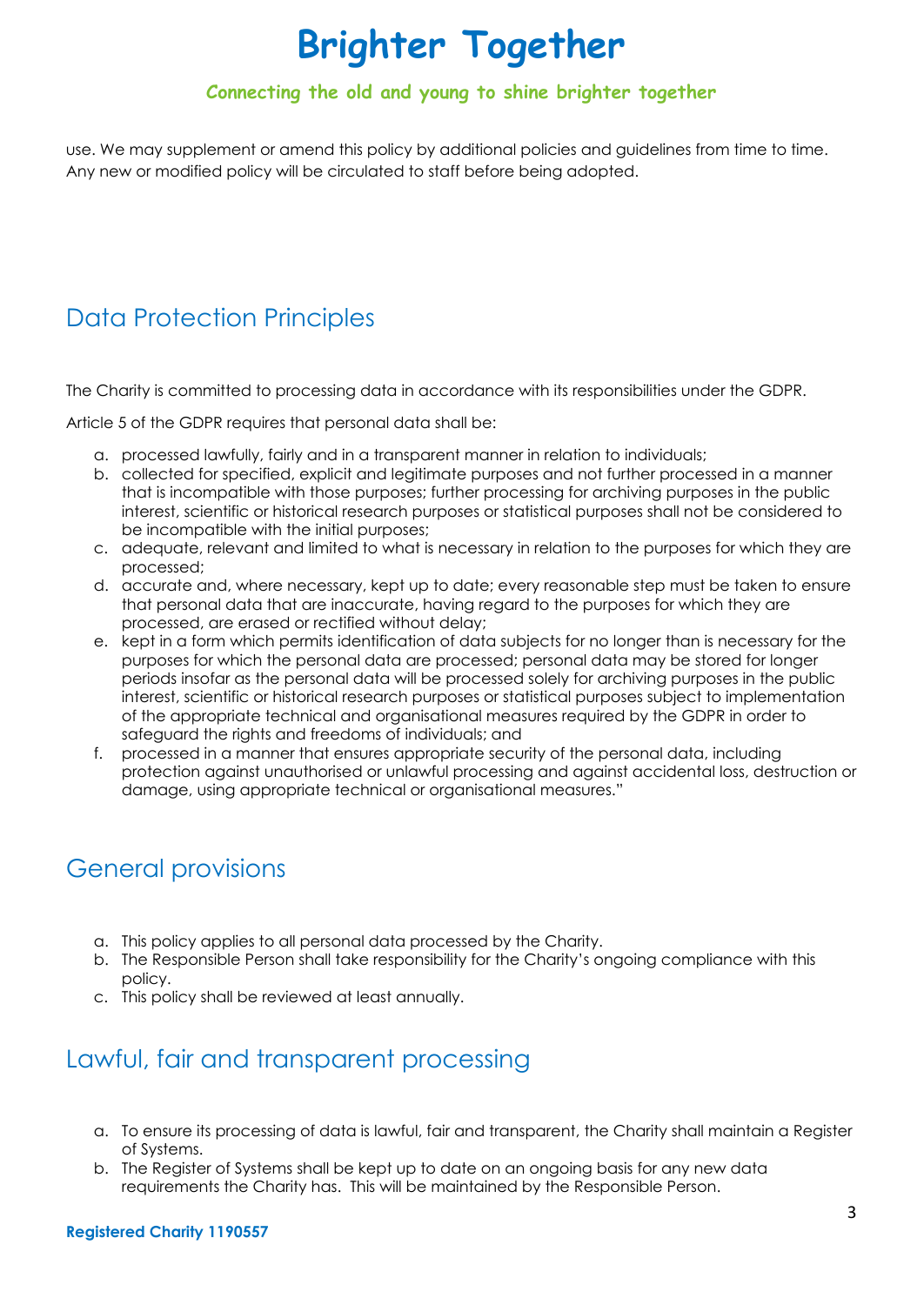#### **Connecting the old and young to shine brighter together**

c. Individuals have the right to access their personal data and any such requests made to the charity shall be dealt within one month.

### Lawful purposes

- a. All data processed by the charity must be done on one of the following lawful bases: consent, contract, legal obligation, vital interests, public task or legitimate interests (see ICO [guidance](https://ico.org.uk/for-organisations/guide-to-the-general-data-protection-regulation-gdpr/lawful-basis-for-processing/) for more [information\)](https://ico.org.uk/for-organisations/guide-to-the-general-data-protection-regulation-gdpr/lawful-basis-for-processing/).
- b. The Charity shall note the appropriate lawful basis in the Register of Systems.
- c. Where consent is relied upon as a lawful basis for processing data, evidence of opt-in consent shall be kept with the personal data.
- d. Where communications are sent to individuals based on their consent, the option for the individual to revoke their consent should be clearly available and systems should be in place to ensure such revocation is reflected accurately in the Charity's systems.

## Data minimisation

a. The Charity shall ensure that personal data are adequate, relevant and limited to what is necessary in relation to the purposes for which they are processed.

### **Accuracy**

- a. The Charity shall take reasonable steps to ensure personal data is accurate.
- b. Where necessary for the lawful basis on which data is processed, steps shall be put in place to ensure that personal data is kept up to date.

## Archiving / removal

- a. To ensure that personal data is kept for no longer than necessary, the Charity shall put in place an archiving policy for each area in which personal data is processed and review this process annually.
- b. The archiving policy shall consider what data should/must be retained, for how long, and why.

### **Security**

- a. The Charity shall ensure that personal data is stored securely using modern software that is kept-up to date. It is the responsibility of staff members and volunteers who have access to data to ensure that their computers are up to date with windows updates, and antivirus software and that their mobile devices are encrypted.
- b. Access to personal data shall be limited to personnel who need access and appropriate security should be in place to avoid unauthorised sharing of information.
- c. When personal data is deleted this should be done safely such that the data is irrecoverable.
- d. Appropriate back-up and disaster recovery solutions shall be in place.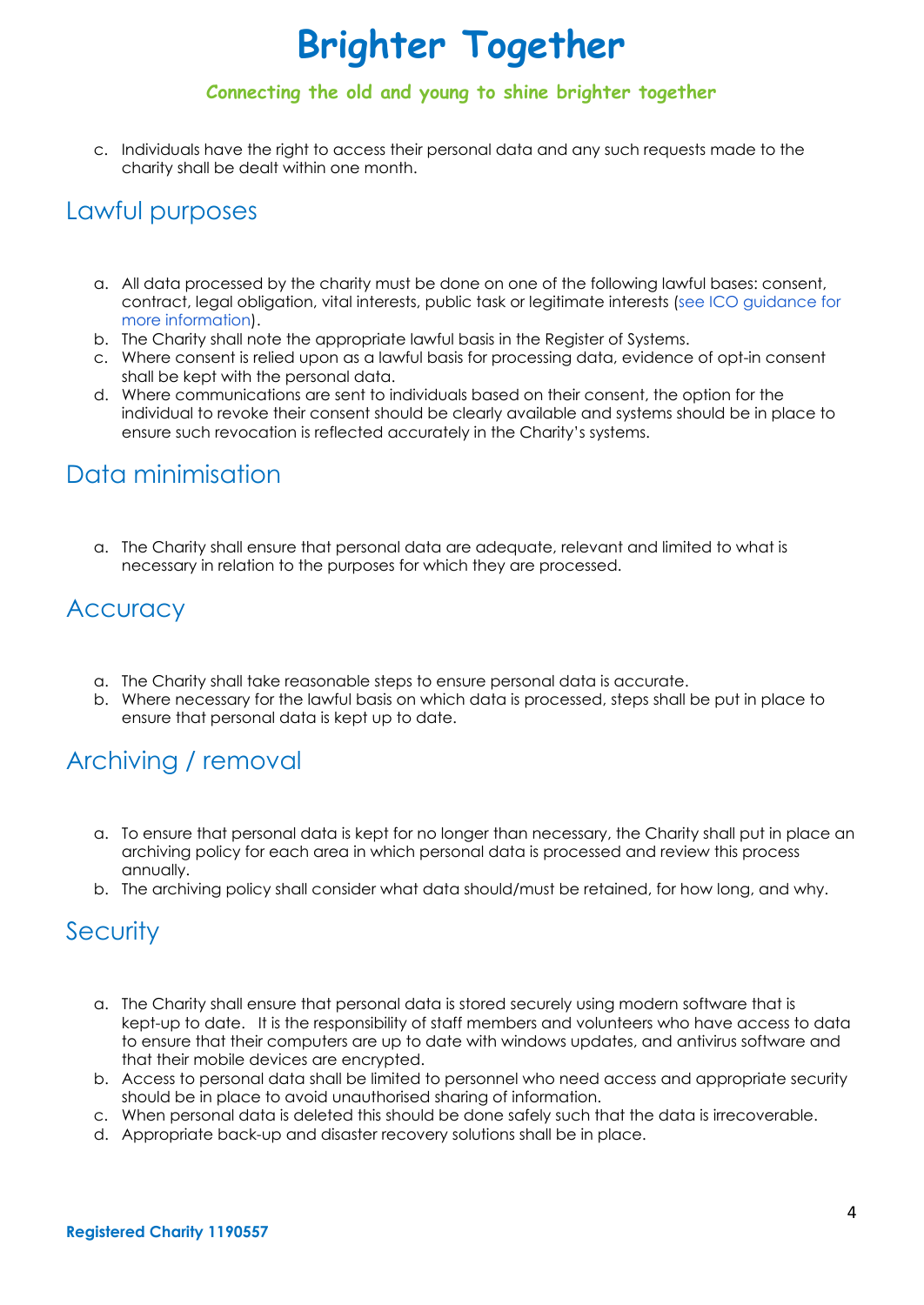#### **Connecting the old and young to shine brighter together**

## Breach

A personal data breach can be broadly defined as a security incident that has affected the confidentiality, integrity, or availability of personal data. In short, there will be a personal data breach whenever any personal data is lost, destroyed, corrupted or disclosed; if someone accesses the data or passes it on without proper authorisation; or if the data is made unavailable and this unavailability has a significant negative effect on individuals.

When a personal data breach has occurred, we will:

- Try to contain it and assess the potential adverse consequences for individuals, based on how serious or substantial these are, and how likely they are to happen.
- Establish the likelihood and severity of the resulting risk to people's rights and freedoms.
- If it is likely that there will be a risk then we must notify the ICO without undue delay and within 72 hours of becoming aware of it, telling them:
	- o a description of the nature of the personal data breach including, where possible: the categories and approximate number of individuals concerned.
	- o the categories and approximate number of personal data records concerned.
	- o the name and contact details of the Responsible Person where more information can be obtained.
	- o a description of the likely consequences of the personal data breach.
	- o a description of the measures taken, or proposed to be taken, to deal with the personal data breach, including, where appropriate, the measures taken to mitigate any possible adverse effects.
- We must inform those concerned directly as soon as possible
- We will record all breaches, regardless of whether they need to be reported to the ICO, including:
	- o the facts relating to the breach,
	- o its effects
	- o the remedial action taken.

We will investigate whether the breach was a result of human error or a systemic issue and see how a recurrence can be prevented – whether this is through better processes, further training, or other corrective steps.

## Accountability and Governance

- a. Our Data Protection Policy and Register of Systems will be reviewed annually and agreed by Trustees.
- b. All staff will receive compulsory training on this policy. New joiners will receive training as part of the induction process. Further training will be provided at least every two years or whenever there is a substantial change in the law or our policy and procedure.